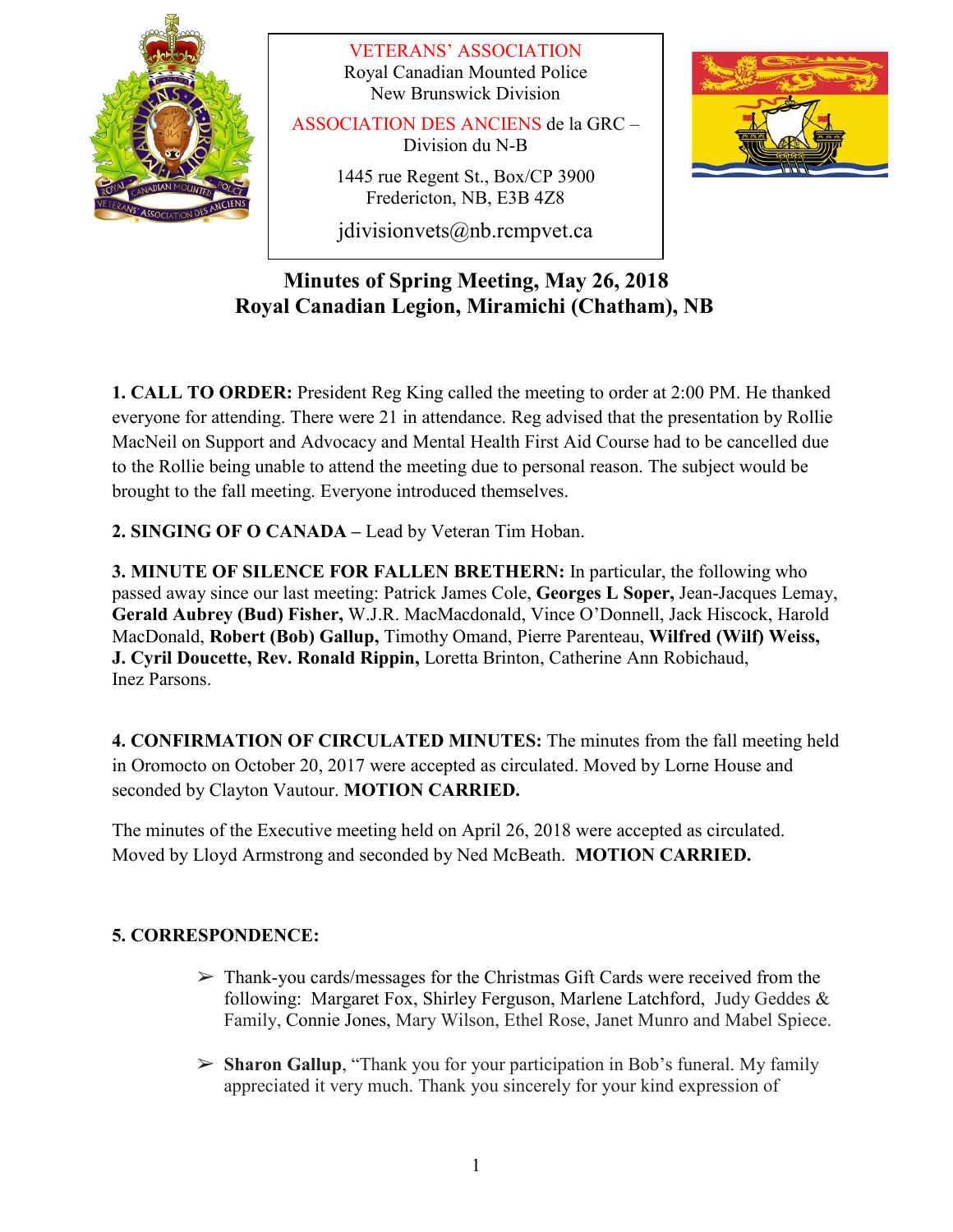sympathy. It was deeply appreciated and is gratefully acknowledged. Thank you to the RCMP Veteran's Association. Sharon Gallup"

- ➢ **Soper Family,** "Your kind expression of sympathy is deeply appreciated and gratefully acknowledged. We very much appreciate your donation to the Canadian Cancer Society in memory of George. Sincerely Soper Family."
- ➢ **Audrey Walno,** "The RCMP Veterans Association, it's easy to say thank you, but it's harder to convey the heartfelt gratitude felt today. Your thoughtfulness means more than words can ever say. I would like to thank all of your members for the gift certificate. It is so nice to be remembered. Thanks again, Audrey Walno"

**6. TREASURER'S REPORT:** Claude Beauregard presented his financial report. A copy of Claude's report is attached. Ben St-Onge moved, seconded by Roger D'Entremont, that the report be accepted. **MOTION CARRIED.**

Claude noted in his report that our Division has \$16,153.89 in our bank account and an investment (GIC) in the amount of \$15,332.00 which is scheduled to mature on 2019-02-16. The total assets are currently at \$33,606.00 at the time of the spring meeting.

Question brought forward as to what the New Brunswick Veterans Association gets from the dues and what the amount of \$37.00 represent.s (i.e. insurance, staff, maintain internet, AGM). Suggested that Claude contact National Office to get clarification on this matter.

Draw for the refund of 2018 membership dues. This is for all the members who paid their membership dues prior to December 31<sup>st</sup> 2017. Draw by Dan McNeill and the winner was Pierre Lemonde.

**7. GRAVE SITE REPORT:** Danny McNeill read his report on the status of the program. He advised there are 30 inspectors which are up from 2017. In the next few weeks, once the ground is dry, they will complete their inspections and report their findings. Once all the reports are received, an all-encompassing report will be completed and presented at the fall meeting for approval. Once the report is approved at the fall meeting, an invoice for the work completed will be submitted to the CO "J" Division for payment. Keith Morris moved to accept the report, and seconded by Barry Campbell **MOTION CARRIED.**

**8. MEMBERSHIP REPORT:** Laurie MacNeil, Membership Director was unable to attend the meeting and his report was presented by Reg King. Since the fall meeting in October 2017, 11 applications were approved by the Membership Director. The following new members joined the Association: Supt. Kier MacQuarrie, Cpl. Benoit Bibeau, Cst. Luc Touchette, S/Sgt. Rocky Calhoun, Cpl. Daniel (Dan) Bussieres, A/Cst. Peter Dickens Sgt. Michel Boissonnault, S/Sgt. Randell (Randy) Cunningham, Cst. Brian Dickinson, Cst. Brent Dakai, Cst. Paul Nicholson.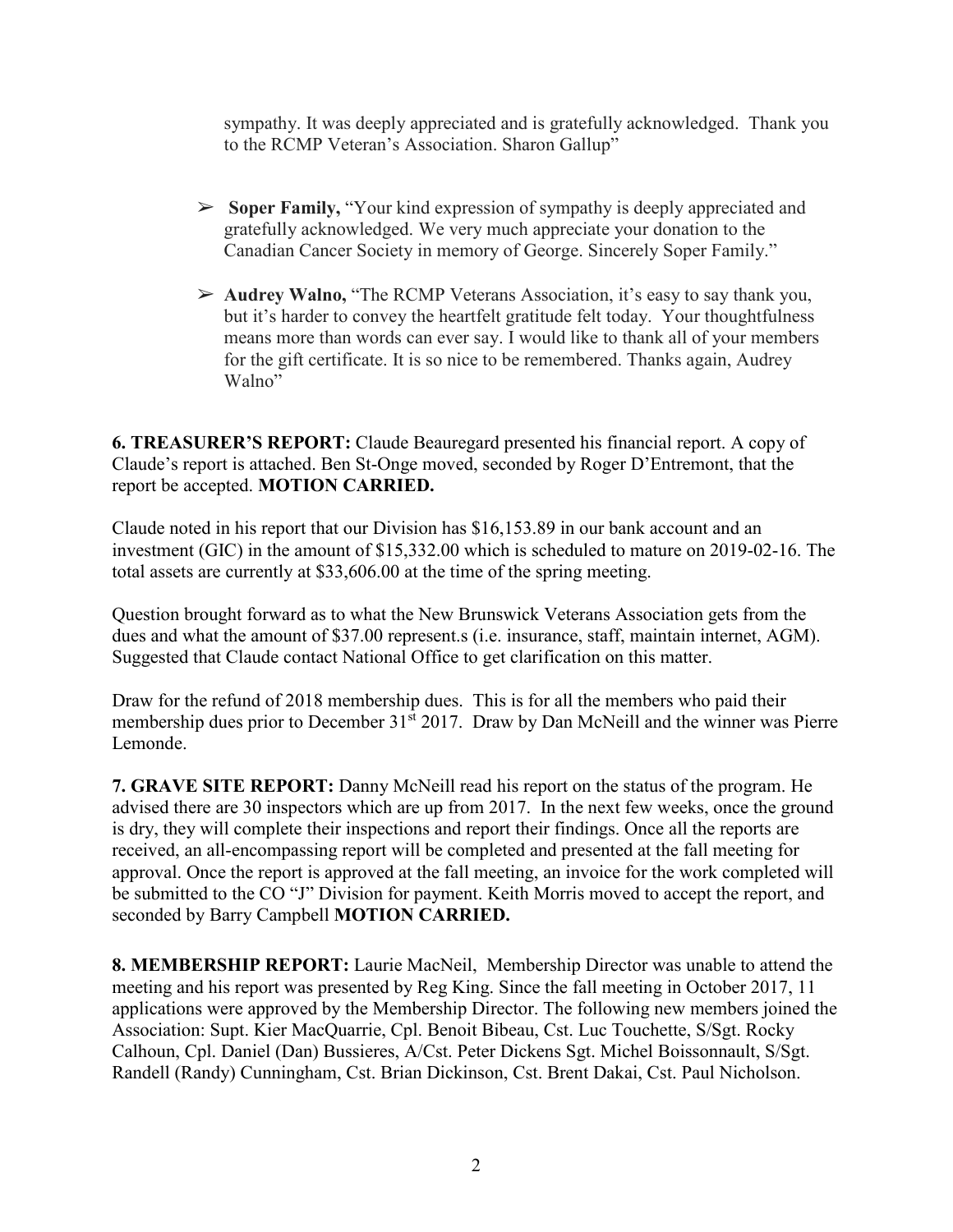Motion to accept the new members by Tim Hoban, seconded by Lorne House. **MOTION CARRIED.**

**9. BURSARY PROGRAM:** Dale Lively was unfortunately not able to attend the meeting. Tim Hoban spoke on his behalf and indicated Dale Lively donated \$60.00. The bursary report to be provided at the fall meeting.

**10. OLD BUSINESS: ID CARDS:** ID cards were briefly discussed but no decision was made.

## **11. NEW BUSINESS:**

- $\triangleright$  Jim Payne volunteered to be the Coordinator for the Division as the contact person for the generation and territorial pins,
- $\triangleright$  Jim Payne spoke about possible gifts the association could acquire. He suggested a challenge coin with the association's crest and that of the province of NB could serve as an ideal gift of appreciation to guest speakers, members of the Association and others. Further discussion to be brought at the fall meeting by Jim.
- $\triangleright$  Brenda Bouck spoke about our newsletter and how we will have future articles on the work our members are doing in their communities an talk about our members giving to the community. There will be more focus on members.
- $\triangleright$  Barry Campbell requested to know if there was any updated on the NWMP.
- $\geq$  Lorne House spoke about the Annual Spring (Police & Friends) Fun Golf to be held on June  $6<sup>th</sup>$ , 2018, in support of (Tourette Canada). Everyone welcome, non-golfers can cheer. A silent auction will take place during the supper.
- $\triangleright$  Invitation by the Knights of Columbus in Bathurst to the Solemn Blessing of First Responders which is to be held on May  $27<sup>th</sup>$ , in Bathurst.
- ➢ **APPOINTMENT OF EXECUTIVE OFFICER.** Request by Tim Hoban seeking volunteers to offer for Vice President and for Director in Moncton (to replace Ron Smith).